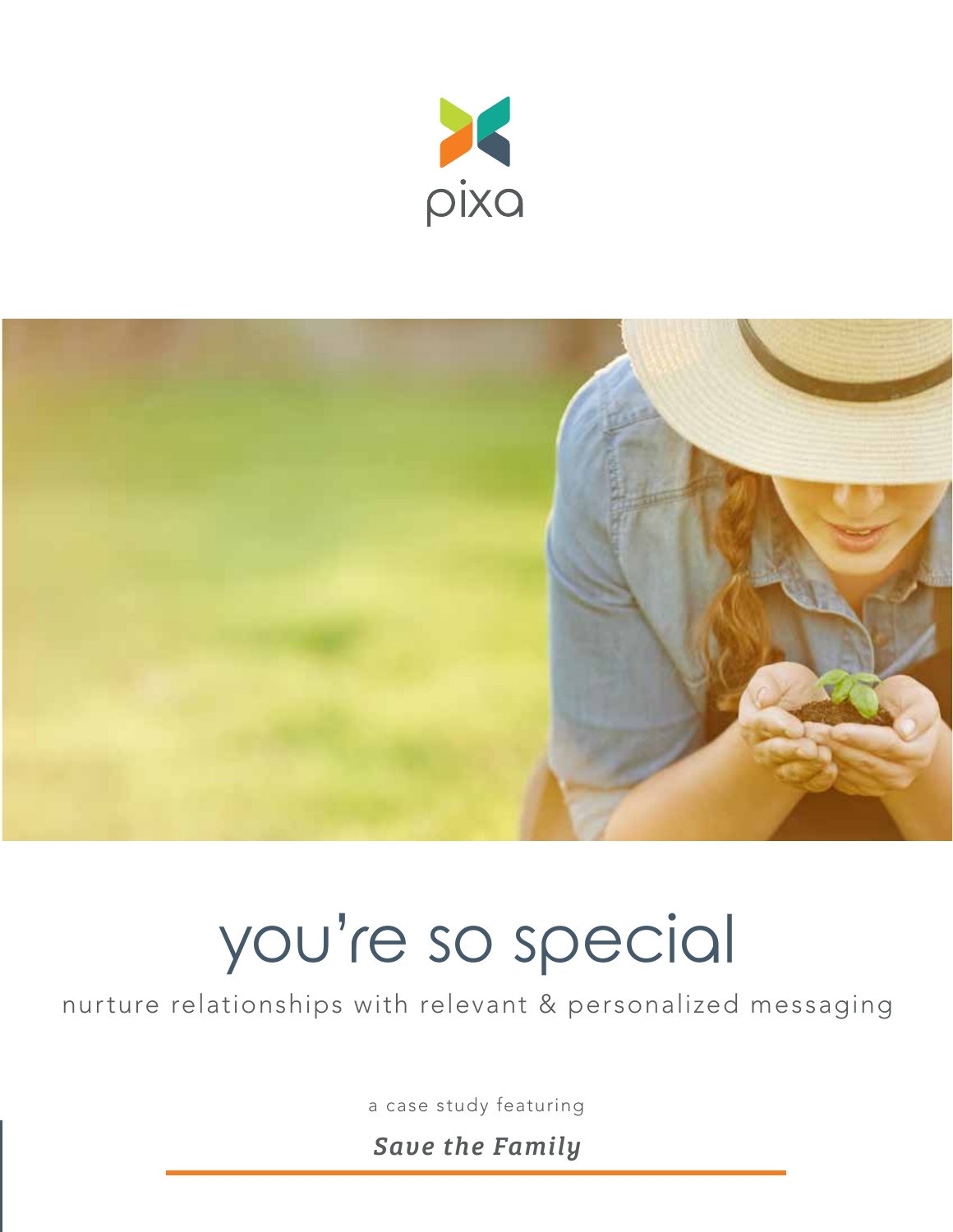# Organization **Challenge**



Working in six cities throughout metro Phoenix, *Save the Family*, a nonprofit 501(c)(3), envisions communities free from family homelessness.

Through a variety of programs and support services, Save the Family empowers families to conquer homelessness and achieve life-long independence. Save the Family serves families facing significant challenges, including job loss, domestic violence, divorce, foreclosure, and poverty.

STF knew that individual financial support was critical to ending homelessness. And in order to get that, it needed to reach individuals on a more personal level. So STF went forth to create deeper relationships with its donors and volunteers.

The goal of the campaign was to find a way to make each supporter feel special, to show how financial contributions positively impact the community, and to demonstrate that ongoing support would help STF serve even more families.

### *We all like to feel special, right?*

STF needed to be thoughtful with their strategy to maximize their budget and resource impact.

*With Pixa as our virtual marketing team, we developed a thoughtful fundraising strategy that effectively communicated our message and set the course for the entire fundraising season. We are absolutely thrilled with the results and are delighted to partner with Pixa for all our ongoing communications.*

-Jacki Taylor, *Chief Executive Officer*



- *• Retain, grow, and steward current donors*
- *• Reactivate lapsed donors*
- *• Acquire new donors by converting current volunteers and in-kind donors to new cash donors*

# *Let's Get Personal.*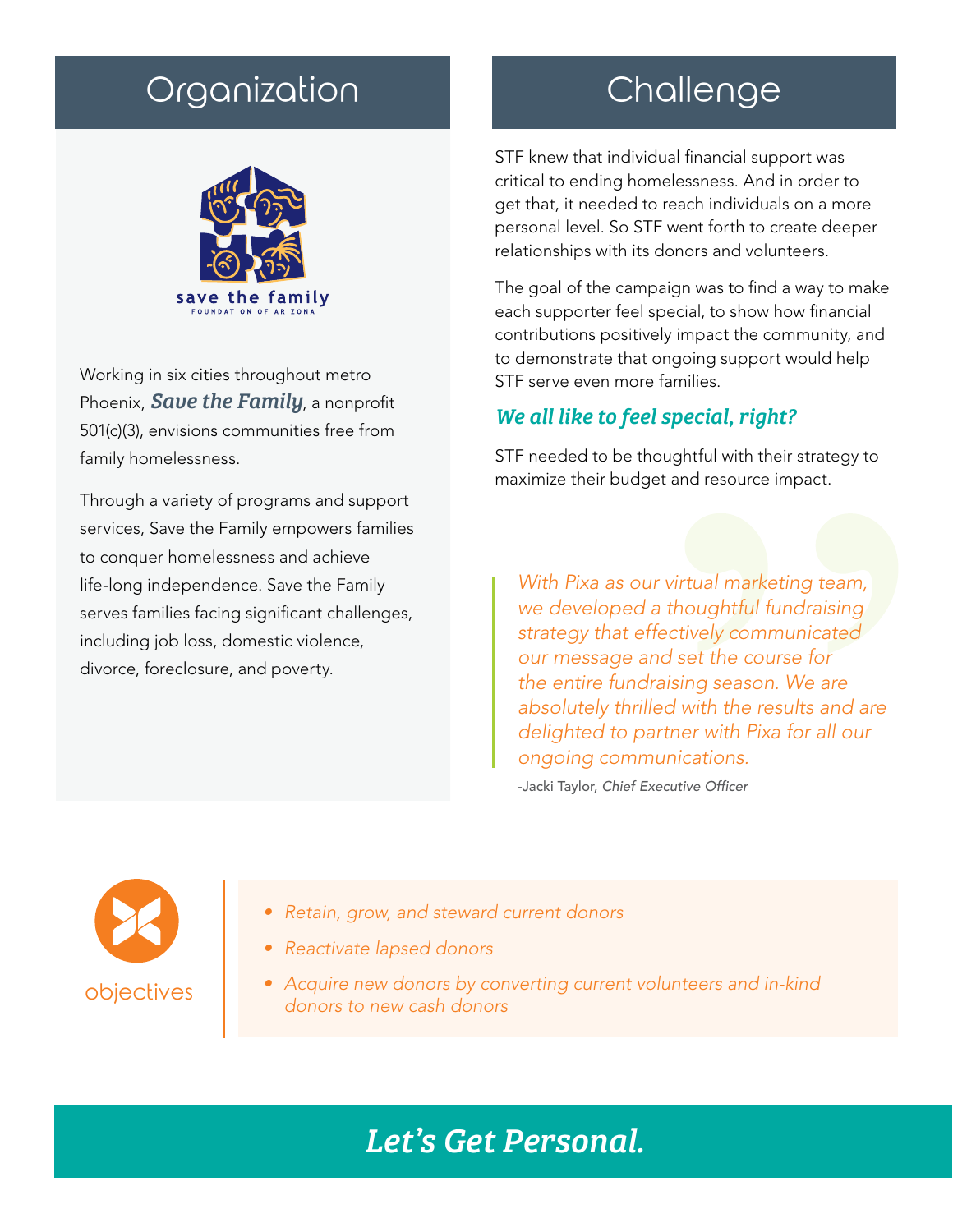# Solution **Results**

So, first order of business: finding out who the individuals were! Pixa and STF worked together to identify distinct target segments.

#### *Segments included:*

- current, lapsed & expired donors
- in-kind donors
- VIPs
- Volunteers
- Board Members
- Staff

A donor value was assigned to each segment so that more campaign budget could be invested in the segments with the highest potential return.

### *More bang for the buck!*

Understanding that donors want nonprofit organizations to see them as individuals, not data, the messaging strategy was "Show Me You Know Me." Personalized, relevant letters with a focus on the donor (eg. you make a difference) and a success story that highlighted the impact of donor gifts were created for each segment. The messaging also specifically recognized the donor or prospect's existing connection to STF.

A corresponding digital media plan, including relevant Facebook posts and e-Letters, was developed. In addition, a postcard with coordinated imagery was created to specifically promote the mutual benefits of contributing to STF and claiming a Working Poor Tax Credit. Two follow up email messages with more urgent messaging were sent.

Throughout the campaign, branding was consistent and all imagery and copy was upbeat, emotionally appealing, recipient-oriented, and benefit driven.

### *Bada Bing, Bada Boom*

*INCREASED TOTAL ANNUAL APPEAL DONATIONS BY 25%*





*INCREASED AVG. GIFT AMOUNT BY 71%!*

*(Highest Ever!)*

*187 LAPSED DONORS (Highest in 5 Years!)*

*RECAPTURED* 



# *Plus!*

Converted 58 existing agency volunteers/in-kind donors to new cash donors

*(23% of total new donors)*